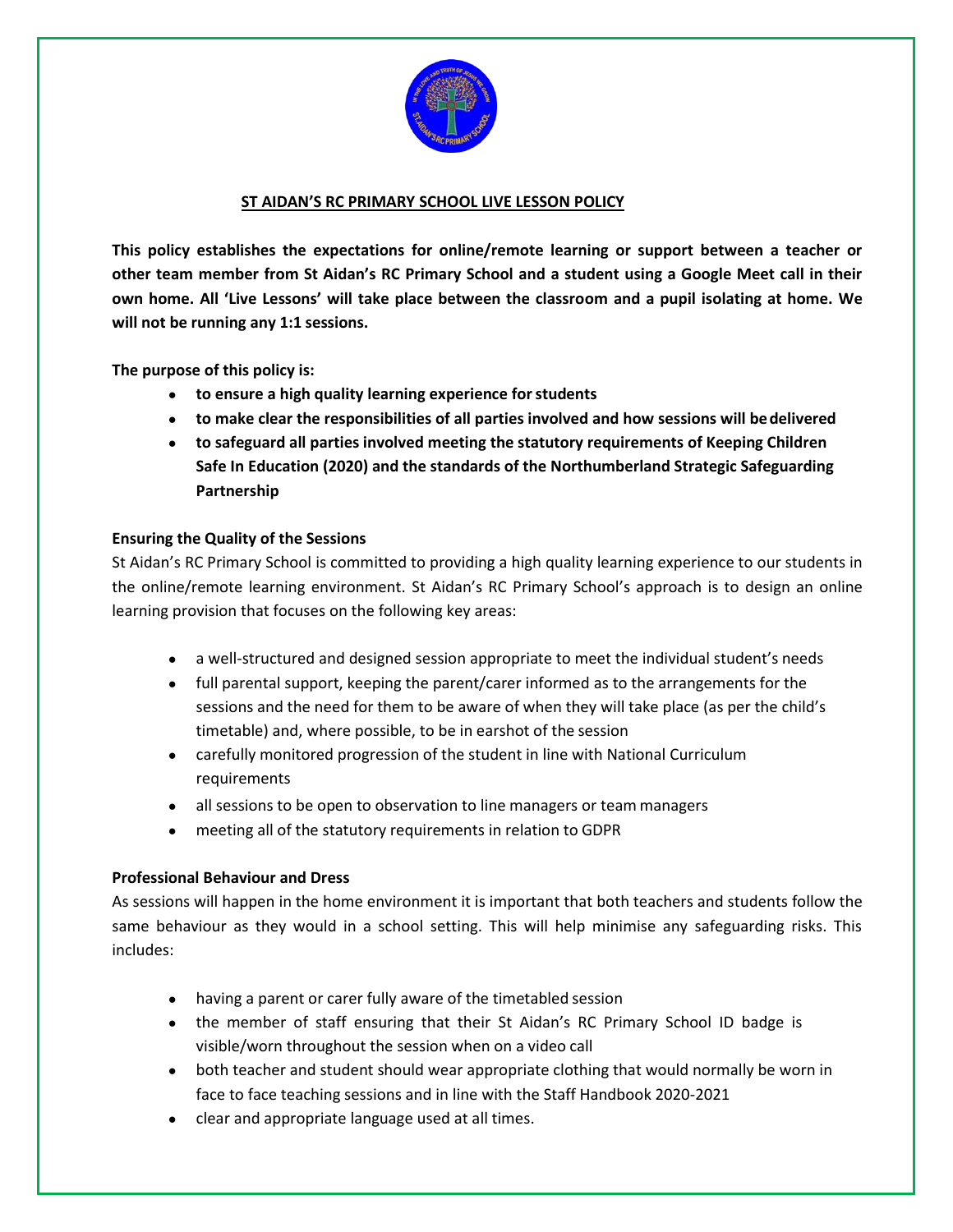- asking the teacher before leaving the session (e.g. to go to the toilet or get refreshments)
- not taking phone calls, messaging others, or using devices that are not requested bythe teacher for learning
- not having other browsers or apps open during the online session to reduce the risk of inappropriate content being displayed

### **Location of Online Sessions**

The location in which both the student and teacher take part in the online session should be in an appropriate room, which means it **must not be the pupil's bedroom,** and with a parent or carer within earshot during the session. This will ensure the student can raise any concerns, whether practical or related to safeguarding.

Whilst space in houses may be limited, and may be shared with others, the member of staff will work with the parent or carer to make sure that whatever space is available to use is neutral, safe, and conducive to learning, doesn't reveal any personal information, and doesn't present a safeguarding risk.

In order to prevent inappropriate content being shown to others via the webcam, the background shown should ideally be neutral, and not create a risk of offensive or age-inappropriate content being displayed. For example there should not be a TV or screen switched on, or posters that may cause offence.

All staff have received guidance to be able to lead by example, and are aware of:

- the need to ensure the visible background in their online teaching is professional and neutral (e.g. the student cannot see personal items, laundry drying, or anything that may distract students)
- the need to ensure teaching time is set aside solely for the interaction with the student, either on line, through the St Aidan's learning environment or on the telephone
- the need to ensure their teaching space does not reveal any details about their personal life
- the need to check in with the student at the start of the session to ensure that they feel comfortable in the environment and to remind them that if they are not comfortable at any time the session can be stopped

### **Parental Involvement and Expectations**

All parents/carers will be provided with a guidance document (St Aidan's RC Primary School Google Meet Parent/Carer Guide) and will be asked to sign and return an acceptable use agreement before any teaching is initiated.

Having the support of a parent/ carer in setting up the session is often needed, and being within earshot of the session is important for safety as well as for practical help.

The level of involvement of the adult during the session will depend on the age of the student. Younger children may need the person in the room to help keep them focused and safe, particularly if it is a new activity.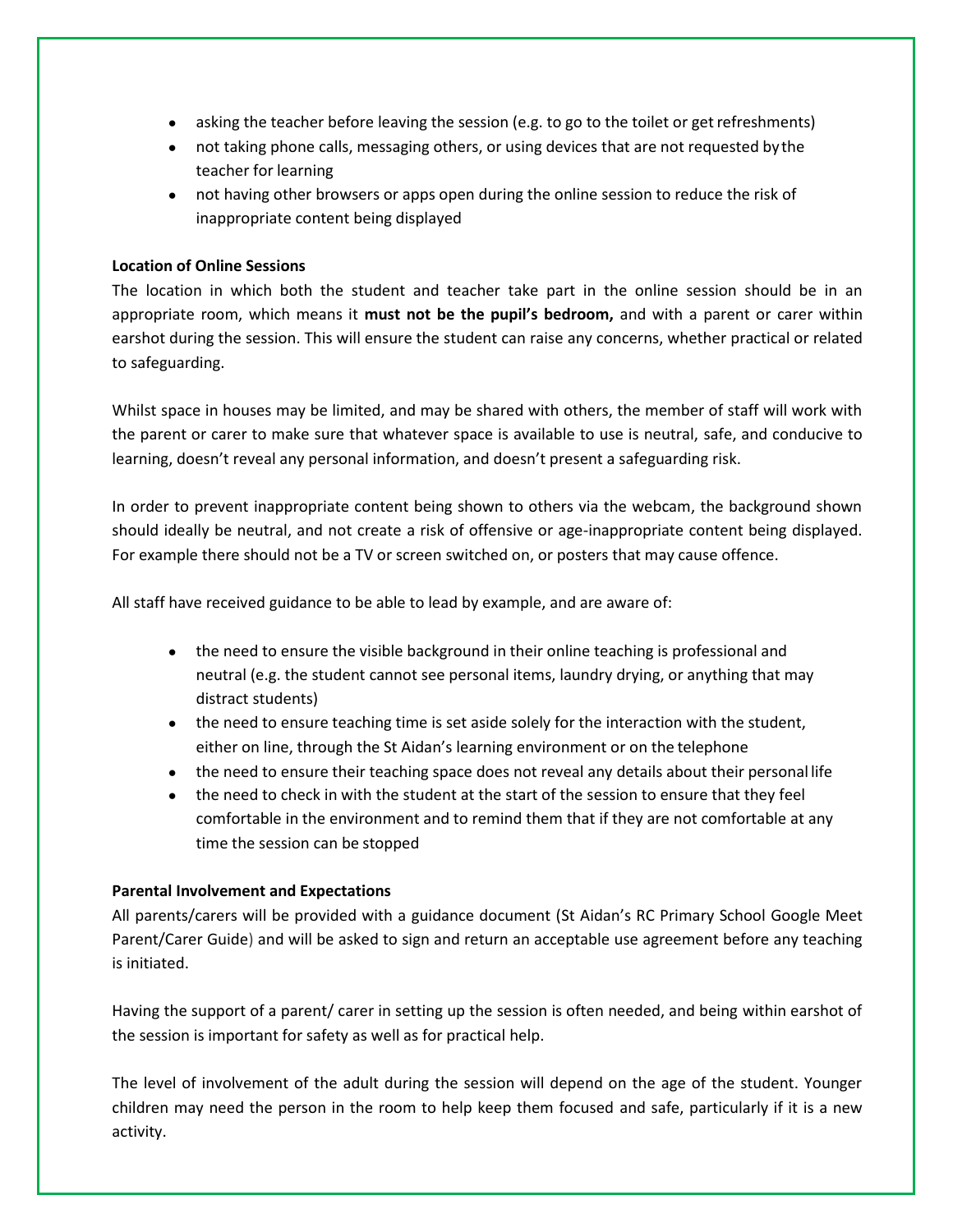Older students may find too much parental involvement distracting or cause shyness and staff will liaise with parents regularly to discuss any barriers to learning.

The key expectation for St Aidan's learning is that parents/carers are

- where possible, within earshot of the student at all times
- aware of all timetabled sessions before they take place

# **Digital Platform**

The **only** platform approved by Northumberland County Council for remote learning is Google Meet. No other digital platform will be used.

### **Screen Sharing and File Sharing**

Google Meet allows you to share your screen or present other relevant teaching resources. Teachers need to make sure they do not inadvertently display:

- personal information e.g having a social media website open, which may reveal personal information
- inappropriate content e.g photos, text, apps or websites that may display content unsuitable for children
- other tabs from their Google drive e.g. calendar, mailbox

For this reason, teachers should have a "clean" screen and desktop, and turn off any apps that may interrupt the session (such as alarms, alerts, or incoming calls).

# **Taking Screenshots and Recording Video of Sessions**

Teachers **will not** make any video recordings or screenshots of sessions. Students will also be instructed not to do this, and this is noted in the guidance for parents/carers.

# **Reporting of Concerns by a Child**

Students will be told that if they have any concerns before, during, or after a session they should ask the parent/carer for help. This could include for example:

- technical issues with the computer or internet connection
- practical issues, such as arranging the appropriate space to work
- allowing additional time to set up the technology
- other issues, such as not being comfortable with what is happening in a session

The parent/carer should be aware that the reporting of any concerns should be:

- initially with the teacher delivering the session. The teachers have a written procedure for recording any concerns and this is monitored by the Designated Safeguarding Lead (Mrs S Leslie) in line with school's Child Protection Policy
- if any parent/care or student is not satisfied with the initial response then it should be escalated to the relevant person (Mrs S Leslie)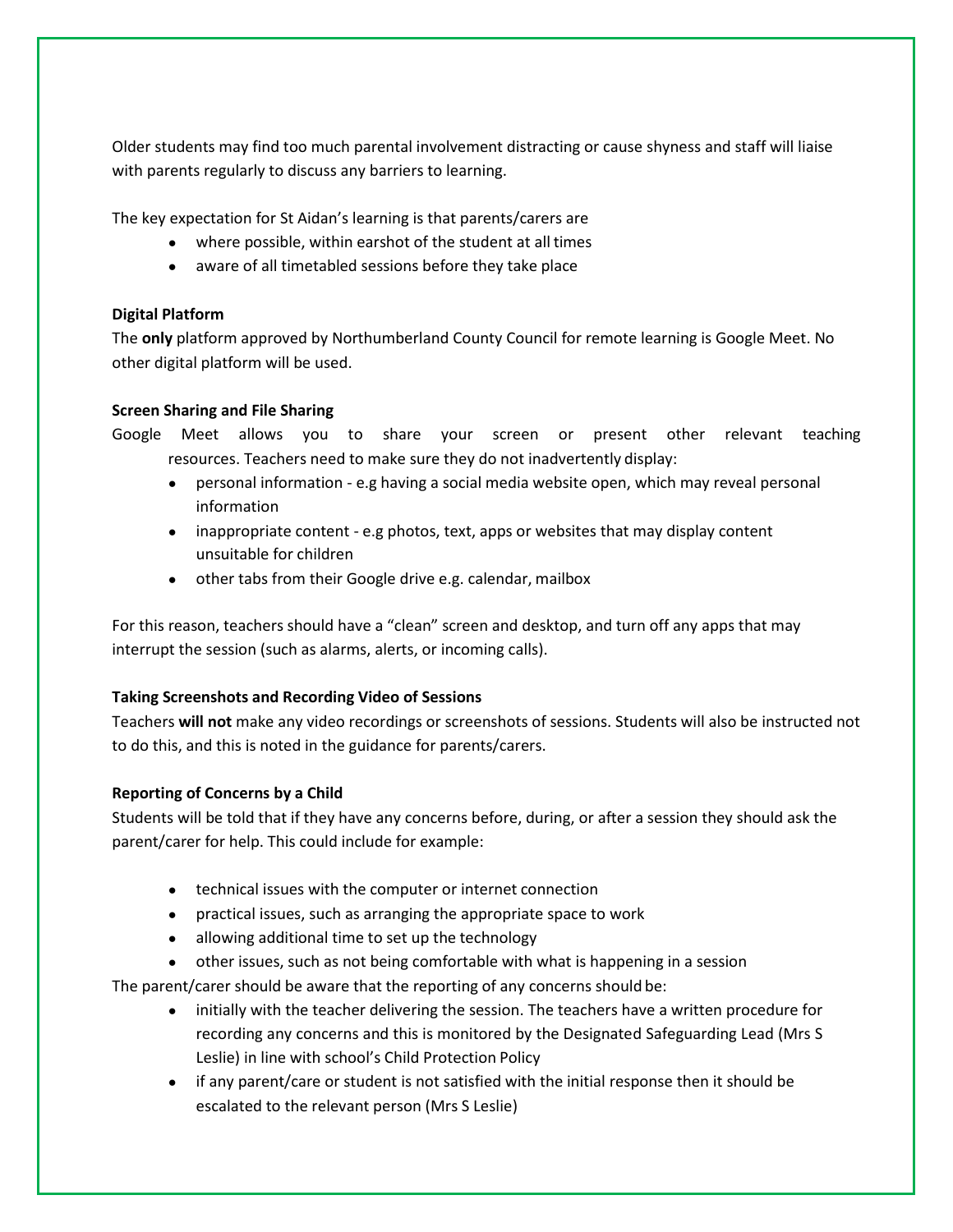### **GDPR - Children's Personal Information**

St Aidan's RC Primary School does not collect any personal information about students' personal IDs or logons. Google Meet works by sending an invitation link to student through their Google Classroom. Students are asked not to share any additional personal contact information with teachers (such as social media names). If there are any issues with students doing this, the teacher will remove the student from the online session and contact the parent/carer to discuss how to stay safe online.

### **Parental/ Carer Consent for Online Sessions**

St Aidan's RC Primary School uses an online permissions form to agree to the delivery of online sessions. This online form asks for confirmation that parents/carers agree to the terms and conditions, have discussed the content with their child and are giving their consent to online teaching.

By signing this consent form parents are agreeing to adhere to the following document and are confirming that their child has been made aware of the contents of the policy and guidance document and understands the expected standards of behaviour:

● St Aidan's RC Primary School Online/Remote Learning Guidance for Parents/Carers

Sessions are not able to take place unless a fully completed and signed electronic copy of the consent form (parent/carer) and acceptable use agreement has been received and recorded by the admin team.

### **Acceptable Use**

ICT including the internet, email and mobile technologies has become an important part of learning. We expect all children to be safe and responsible when using any ICT and in particular the use of remote learning platforms to facilitate learning.